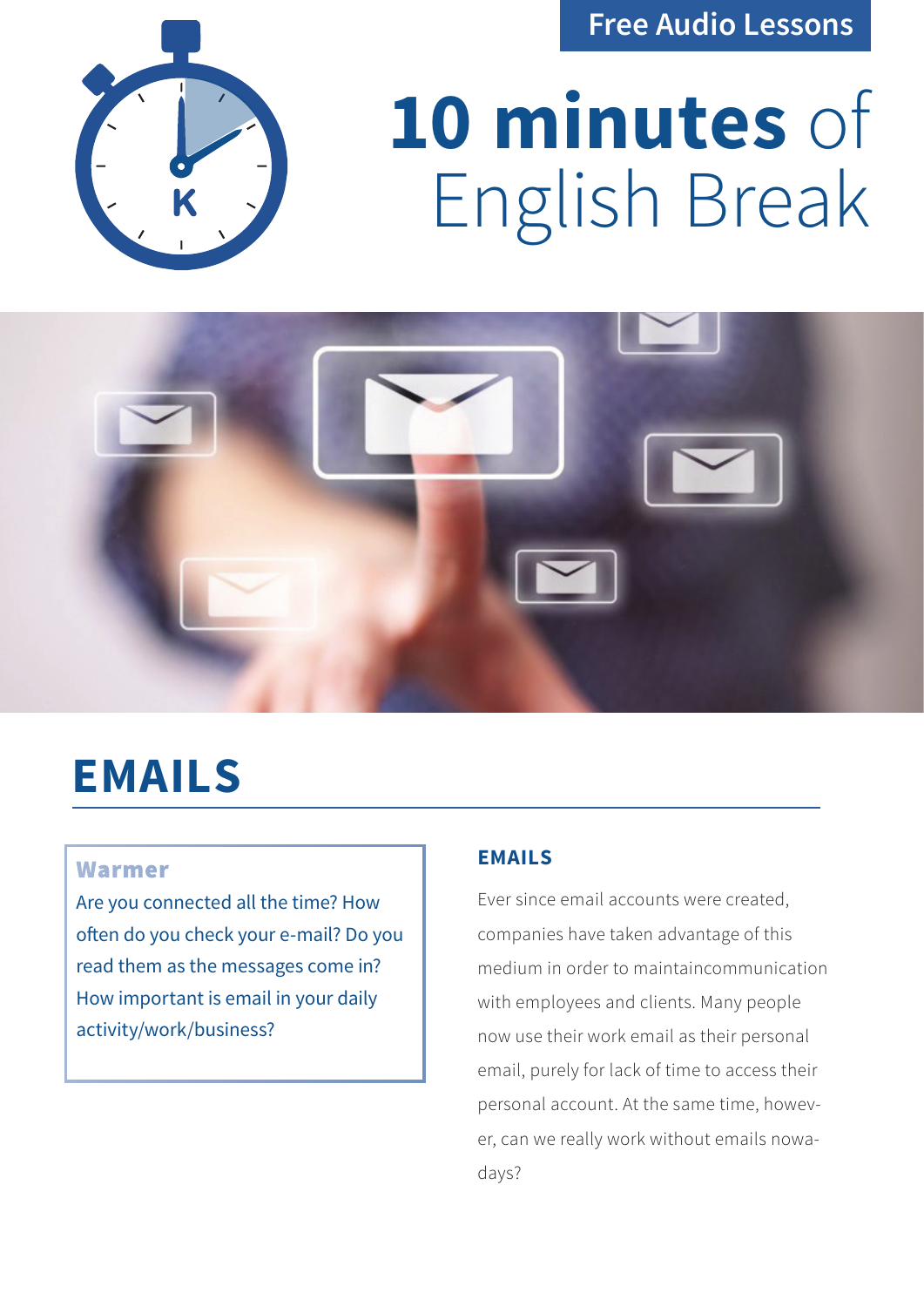# USEFUL VOCABULARY

### **WHEN SENDING EMAILS EXPRESSIONS/VOCAB**

- » forward/delete
- » reply to sender/reply to all
- » copy
- » search
- » move
- » compose

- » web address
- » folders (draft/sent)
- » add a folder
- » sort
- » server
- » trash
- » mark as read/ mark as

unread

- » recipient/sender
- » junk mail

### **ATTACHMENTS STATING INTENT**

- » I am enclosing
- » Enclosed you will find ...
- » Please find attached
- » As promised, I am sending the..

- » I'm writing in regards/
- reference to..
- » As we discussed earlier,
- » The purpose of this email

is to..

- » I'm just emailing to ask..
- » I'm writing to inquire

about..

- » I am writing to inform..
- » I am writing about..

# **INTRODUCING YOURSELF GREETINGS AND SMALL TALK**

- » My name is..
- $\ast$  This is  $\frac{1}{1}$  from  $\frac{1}{1}$
- » I hope you´re doing well
- » I hope all is well